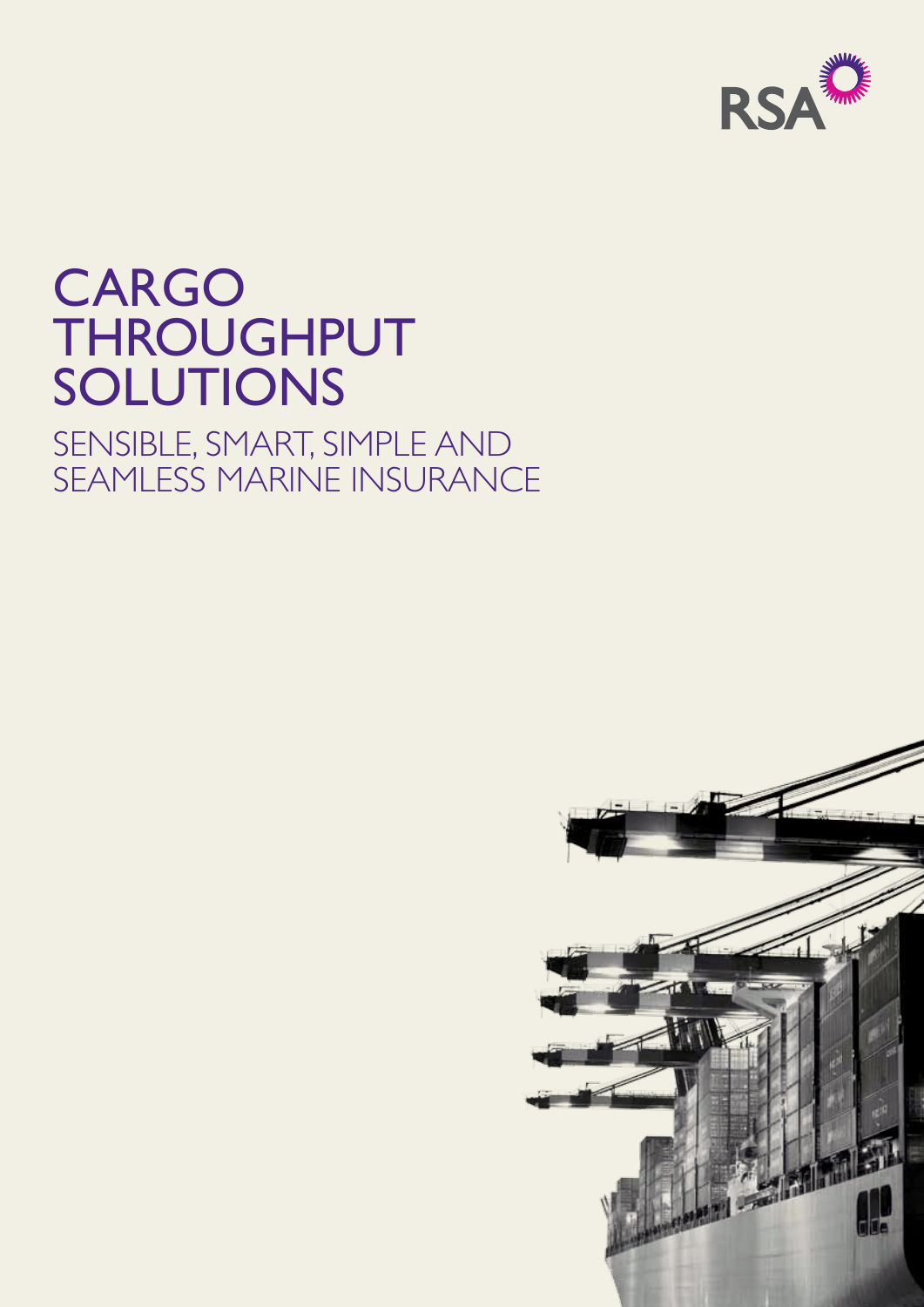#### Cargo Throughput Solutions

Specifically designed for any size of import and export business, Cargo Throughput Solutions is revolutionary in the Marine market as it does not incorporate any Institute Cargo Clauses within the wording.

At RSA, we are constantly refreshing our delivery and products to make it easier for you to do business with us. We've listened to our brokers and customers, and now offer Cargo and Stock Throughput policies written on an All Risks basis in plain English to reflect your needs.

Typically, Marine Cargo policies refer to the 'Institute Clauses', which can be difficult for non-specialist brokers to decipher, and may not be the most suitable method of covering goods in store.

Unlike other marine insurance policies, our Cargo Throughput Solutions product:

Is written in plain English – with clear and concise extensions, conditions and exclusions.

Does not refer to Institute Clauses, so there's no need to check multiple clauses to determine cover levels – just the policy wording and schedule.

Is specifically designed to cater for storage exposures, with this cover on an 'All Risks' basis, rather than as an extension to Institute Cargo Clauses.

Provides a seamless cover for cargo and storage exposures.

Offers great standard cover and limits, plus a range of additions, to meet the needs of businesses.

The product can also be used for stand-alone cargo business (without storage cover).

As this is quite a departure from tradition, we understand that you may need a little reassurance so we're happy to guarantee that:

Any loss recoverable under Institute Cargo Clauses (A) will be covered by our new policy.

There will be no diminishment in cover between this policy and one underwritten subject to Institute Cargo Clauses (A) under our Simply Cargo policy form (unless specific terms have been negotiated for individual risks).

If the Assured's previous policy provided coverage beyond Institute Cargo Clauses (A) via the underlying policy wording, such cover may already be provided by our new policy or be capable of being provided by extension.

#### Great for businesses and brokers

Cargo Throughput Solutions provides seamless cover for goods, from raw material to finished products in transit anywhere in the world, including whilst stored at own or third party premises.

Any business – from SMEs to multi-nationals – importing and exporting any type of goods can benefit from stock throughput insurance. And now it's more accessible than ever with 21st Century wording that removes the perceived complexity of traditional Marine Cargo insurance.

This product is designed to support brokers who do not handle Marine on a day-to-day basis – if you have an RSA agency we can trade.

#### Excellent support, risk management and claims process

RSA Regional Marine has specialist and dedicated underwriting and claims teams with a wealth of experience. Our Marine Development Managers lead our broker relationships, offering support and training as required. We have dedicated in-house Recoveries and Risk Management teams able to provide advice and guidance. We also offer generic risk management material via our 'How To' documents.

We are proud of our quick and efficient claims process, which includes a Fast-track service on claims up to £10,000. We can also offer interim claim payments for claims exceeding £10,000.

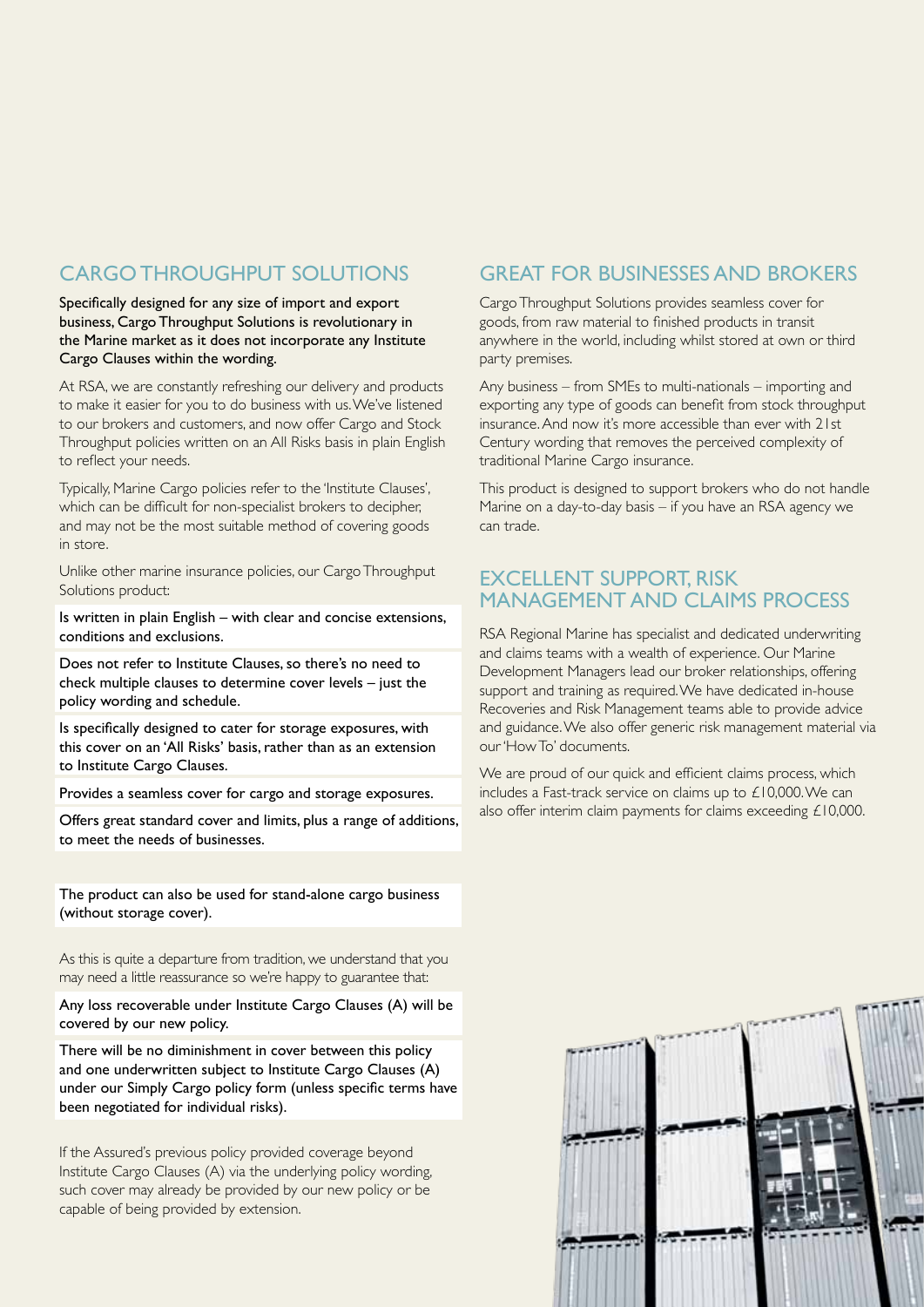#### Our WORDING

When reviewing the policy wording you may notice that the layout and referencing differs from some of the common Marine market wordings.

We have identified some of the main queries you may have with this new wording and highlighted how the policy provides cover for some common Marine Cargo clauses that we have removed.

This is not intended to be a comprehensive comparison between our new policy and traditional Marine Cargo wordings. Should you have any additional queries, please do not hesitate to ask your usual RSA Marine contact.

| <b>Accumulation</b>                                                         | Where other insurers may include an Accumulation Clause, we automatically double<br>the highest conveyance limit to cater for the accumulation of goods in the ordinary course<br>of transit.                                                                                                                                                                                                                                                                      |
|-----------------------------------------------------------------------------|--------------------------------------------------------------------------------------------------------------------------------------------------------------------------------------------------------------------------------------------------------------------------------------------------------------------------------------------------------------------------------------------------------------------------------------------------------------------|
| Cargo ISM Endorsement<br>$($ $ C98/019)$                                    | This is an exclusion commonly found in Marine Cargo policies, which does not appear in<br>our wording.                                                                                                                                                                                                                                                                                                                                                             |
| Cargo ISM Forwarding<br><b>Charges Clause</b>                               | This cover is automatically included under our Arrested and/or Detained vessel extension.                                                                                                                                                                                                                                                                                                                                                                          |
| <b>Container Damage Clause</b>                                              | This cover is only required where the Assured contracts directly with the container's owners<br>and can be included where required, with the extension tailored to meet the Assured's<br>individual requirements.                                                                                                                                                                                                                                                  |
| Demurrage                                                                   | Should the Assured incur late charges in respect of hired equipment held back at our<br>request to enable us to investigate and/or minimise a loss, the demurrage costs would be<br>settled by ourselves as part of the claim, and therefore no additional clause is required.                                                                                                                                                                                     |
| Difference in Conditions on<br><b>CIF Shipments</b>                         | Marine wordings as standard tend to provide cover for:<br>• Circumstances where the Assured is not responsible for insuring the goods, but as a<br>buyer/seller they may gain or regain an interest in the goods during transit.<br>• Where the insurance effected on the Assured's behalf is more restrictive than that which<br>is provided for under this policy.<br>We cover these exposures under the 'Buyers' and/or sellers' contingent interest extension. |
| <b>Engineers and Sales</b><br>Representatives Tool Samples<br>and Equipment | This cover is automatically provided within the definition of the 'subject matter insured'.<br>Specific policy limits for this element of cover will also be detailed within the policy schedule.                                                                                                                                                                                                                                                                  |
| Fumigation                                                                  | The policy provides cover where fumigation is undertaken in order to minimise a loss<br>(and not following customary and/or routine procedures) and causes subsequent damage.                                                                                                                                                                                                                                                                                      |
| <b>Insolvency of Shipowners</b>                                             | This is an exclusion commonly found in Marine Cargo policies, which does not appear in our<br>wording. However, where the Assured arranges their own shipments, we would expect them<br>to take all reasonable precautions to ensure the solvency of the ship owner.                                                                                                                                                                                               |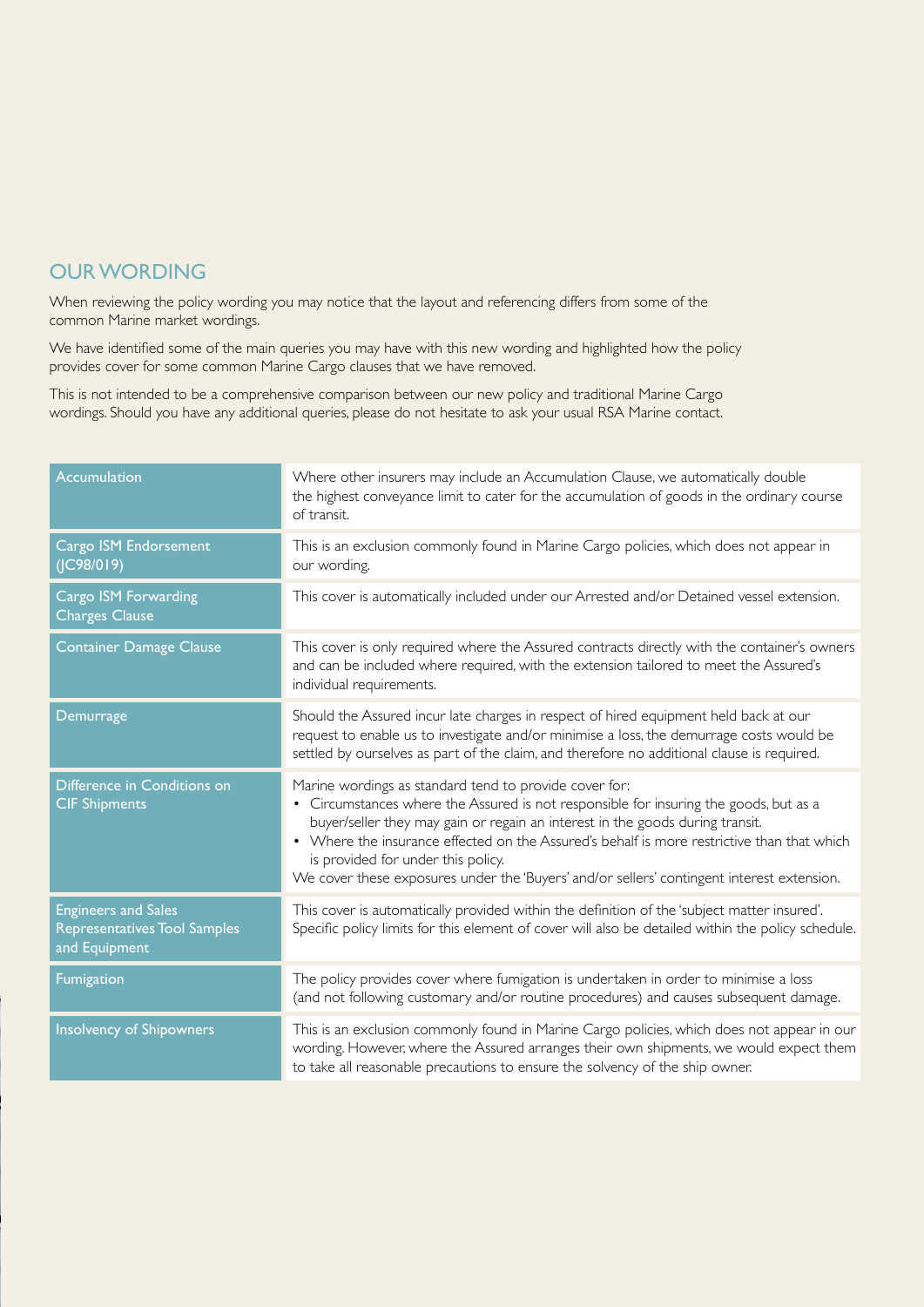| <b>Installation</b>                                            | On occasion, the Assured may require cover for damage incurred whilst a piece of<br>machinery is being installed following transit. Whilst not automatically provided, if required,<br>the policy can be extended to include this cover. Any extension of cover would be tailored<br>to meet the Assured's individual requirements. |
|----------------------------------------------------------------|-------------------------------------------------------------------------------------------------------------------------------------------------------------------------------------------------------------------------------------------------------------------------------------------------------------------------------------|
| <b>Packer's Premises</b>                                       | Where this falls in the ordinary course of transit, cover is provided for goods at third party<br>premises for packing.                                                                                                                                                                                                             |
| <b>Pollution Hazard</b>                                        | The policy provides cover for loss of, or damage, to the subject-matter insured caused by<br>any authority taking action to prevent pollution.                                                                                                                                                                                      |
| Presentation Packing and Trade<br><b>Marked Cartons Clause</b> | This cover is provided for within the "General Terms" section under "Labels and Packing".                                                                                                                                                                                                                                           |
| <b>Removal of Debris Cover</b>                                 | This provides cover for costs incurred in the transhipment/removal/clearance/disposal<br>of debris following a recoverable loss up to a sub-limit of £50,000.                                                                                                                                                                       |
| <b>Returned Goods Clause</b>                                   | Returned goods fall under the definition of the subject-matter insured and are therefore<br>automatically insured by the policy.                                                                                                                                                                                                    |
| <b>Seals Intact Clause</b>                                     | Sometimes a container is delivered with the external seals apparently fully intact, but upon<br>opening the container losses are discovered. This cover is provided for within the "General<br>Terms" section under "Concealed Damage".                                                                                             |
| <b>Termination of Transit Clause</b><br>(Terrorism)            | Cover for terrorism is provided whilst the subject-matter insured is in the ordinary course<br>of transit. Where the subject-matter insured is stored, or at exhibition, terrorism cover is<br>limited to $£100,000$ . We can consider increasing this limit on a case by case basis.                                               |
| Testing and Sorting and<br><b>Segregation Clause</b>           | We would consider testing, sorting and segregation of damaged goods as part of minimising<br>a loss under the policy. We would anticipate our Claims Team being engaged in this process<br>with the costs incurred included within the claim.                                                                                       |
| <b>Unauthorised Occupants Clause</b>                           | If the subject-matter insured is damaged by stowaways then the loss is covered within the<br>standard scope of cover provided by the policy.                                                                                                                                                                                        |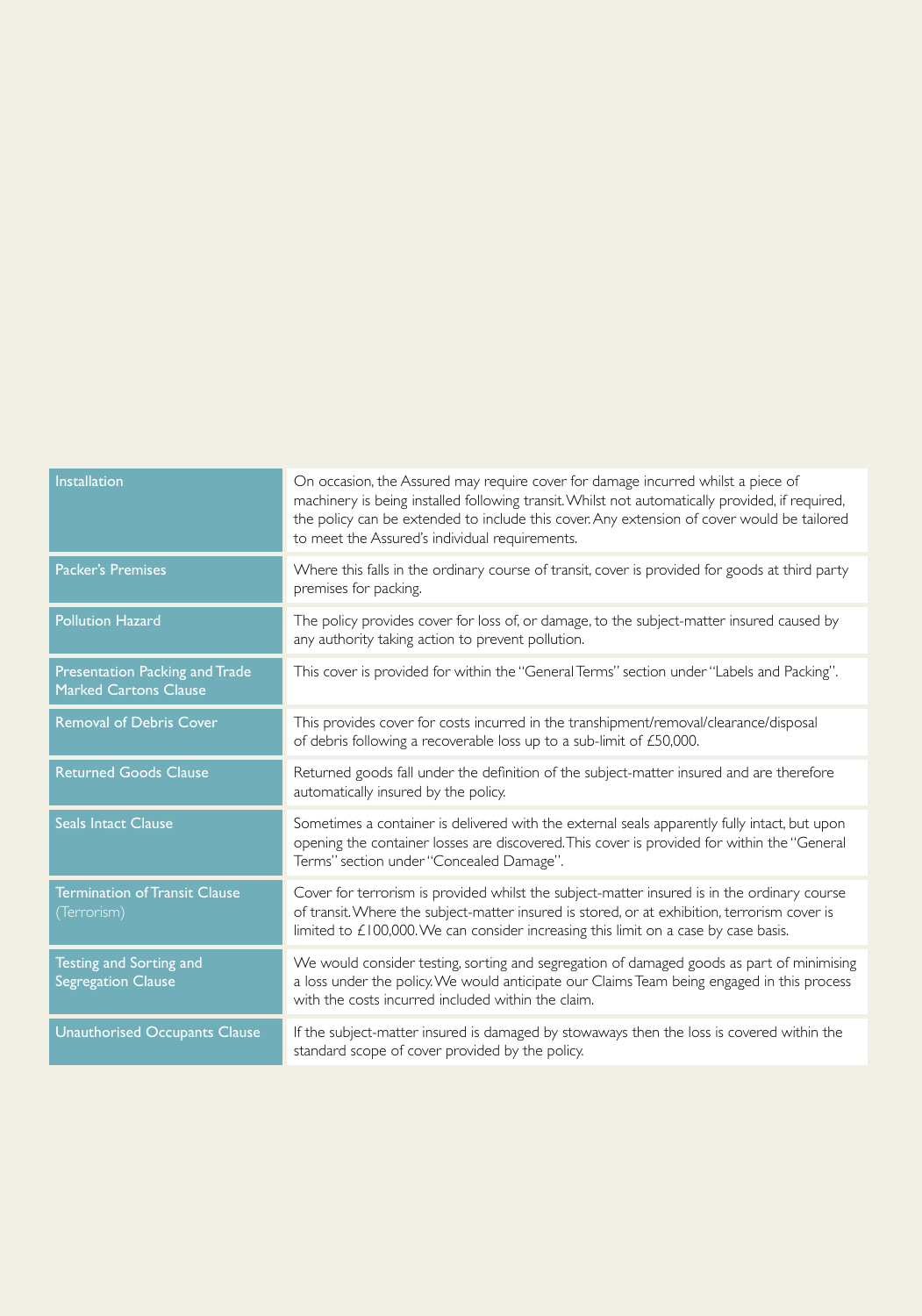### Frequently asked questions

| Why are we now using<br>Definitions?                                                                                                             | RSA offer a wide range of policies under the Marine umbrella which use common terms. By<br>defining these terms within each of the policies, it provides a consistent approach across our<br>products and also provides clarity for the Assured and the Broker.                                                                                         |
|--------------------------------------------------------------------------------------------------------------------------------------------------|---------------------------------------------------------------------------------------------------------------------------------------------------------------------------------------------------------------------------------------------------------------------------------------------------------------------------------------------------------|
| Is loss of profits / consequential<br>loss cover available?                                                                                      | We do not automatically provide cover for consequential loss or loss of profits, but we can<br>consider these on a case by case basis.                                                                                                                                                                                                                  |
| Is unspecified storage cover<br>available?                                                                                                       | We do not automatically provide cover for unspecified storage as we prefer to consider<br>any request on its individual merits and based on the Assured's requirements. The cover<br>provided would then be detailed within the policy schedule and be specific to our Assured.                                                                         |
| Is cover available for non forcible<br>and violent theft whilst in store?                                                                        | Cover is available for this risk whilst goods are stored at third party premises subject to a<br>sub-limit of £25,000.                                                                                                                                                                                                                                  |
| Goods in store must be in a<br>permanent building of substantial<br>construction, what does this<br>mean?                                        | This is any building designed to be used to store goods built to a standard that will, under<br>normal conditions, keep the goods safe from loss.                                                                                                                                                                                                       |
| Is cover available for overseas<br>storage?                                                                                                      | Yes.                                                                                                                                                                                                                                                                                                                                                    |
| Losses at exhibitions and whilst in<br>store exclude damage sustained<br>during and resulting directly from<br>any process, what does this mean? | The policy will not cover any loss due to the subject-matter insured undergoing any process<br>(such as a production, treatment, testing, demonstration, service or repair). However, this<br>exclusion only applies to the item(s) undergoing the process and does not exclude loss to<br>other subject-matter insured caused by the initial incident. |
| <b>Are Profit Commission Clauses</b><br>available?                                                                                               | Yes, on a case by case basis.                                                                                                                                                                                                                                                                                                                           |
| Does the vehicle security apply to<br>all vehicles?                                                                                              | The vehicle security requirements only apply to vehicles and trailers owned or operated by<br>the Assured or any employees. They do not apply to third party vehicles.                                                                                                                                                                                  |
| What happens if the Assured has a<br>claim abroad?                                                                                               | We have claims settling agents all over the world and will advise the Assured which agent is<br>best placed to deal with their loss.                                                                                                                                                                                                                    |
| What happens if the Assured<br>needs a local policy overseas?                                                                                    | We have an extensive network of companies all over the world that are able to provide<br>local policies when required. We will ensure that the overseas policies are set up to meet<br>local requirements and therefore protect the Assured from potential issues that can occur<br>with overseas cover.                                                |
| Can certificates be issued to<br>comply with a letter of credit?                                                                                 | Yes. We recognise that international trade may require an Assured to issue certificates under<br>a letter of credit using Institute Cargo Clauses and have catered for this within the policy.                                                                                                                                                          |
| If the sub-limit in the policy<br>doesn't fit the business needs of<br>the Assured can we change it?                                             | Yes, all limits under the policy may be increased if required.                                                                                                                                                                                                                                                                                          |